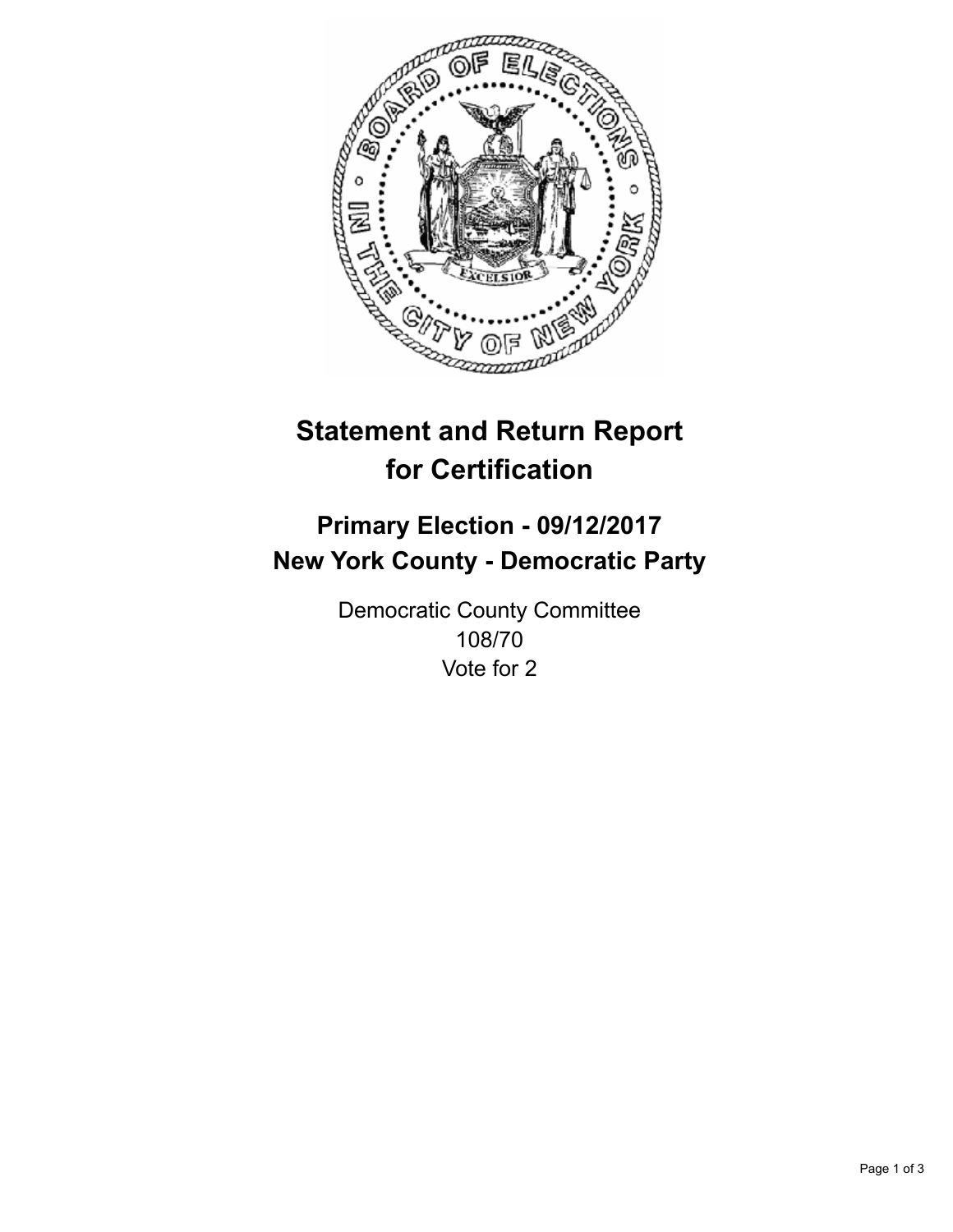

## **Assembly District 70**

| PUBLIC COUNTER                                           | 136            |
|----------------------------------------------------------|----------------|
| MANUALLY COUNTED EMERGENCY                               | 0              |
| ABSENTEE / MILITARY                                      | 5              |
| <b>AFFIDAVIT</b>                                         | $\overline{2}$ |
| <b>Total Ballots</b>                                     | 143            |
| Less - Inapplicable Federal/Special Presidential Ballots | 0              |
| <b>Total Applicable Ballots</b>                          | 143            |
| <b>NICOLE PRESS</b>                                      | 55             |
| <b>GILDA D. GILLIM</b>                                   | 55             |
| <b>LEROY A. WHETHERS</b>                                 | 41             |
| ANNEMARIE GARUSO (WRITE-IN)                              |                |
| CINQUE BRATHWAITE (WRITE-IN)                             |                |
| <b>Total Votes</b>                                       | 153            |
| Unrecorded                                               | 133            |